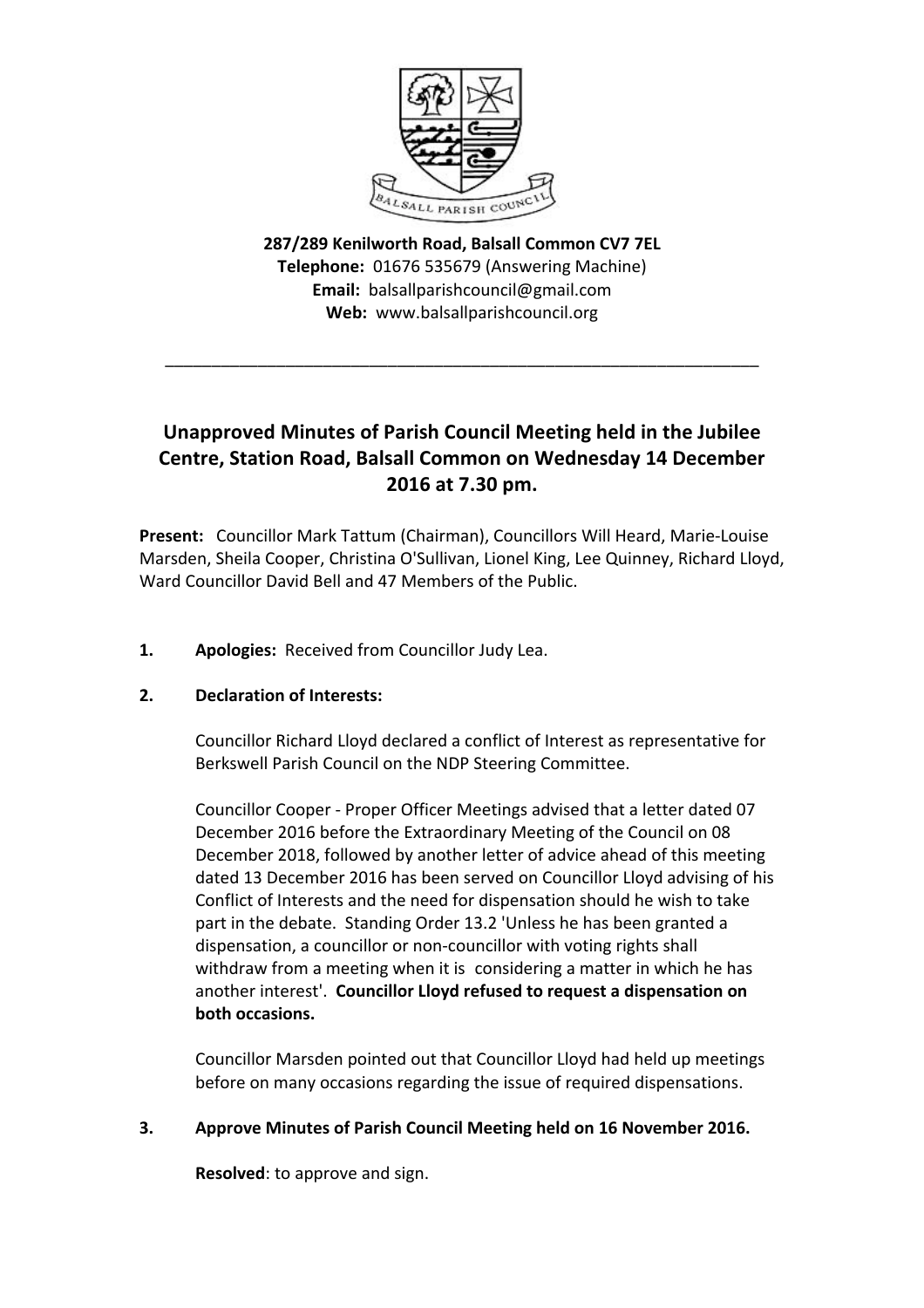Approve Minutes of Extraordinary Parish Council Meeting held on 8 **December 2016.**

**Councillor Richard Lloyd made a Point of Order that the Meeting was** 'unlawful' because the Notice had been signed by an individual Councillor who was not the Chairman.

The Chairman did not accept that the meeting was 'unlawful' as appropriate statutory three days Notice had been given of the Meeting as specified in Standing Order 3.3 and advised that the Meeting would continue. It is in Balsall Parish Council Standing Orders for the Proper Officer to sign Notices 15.2a. Councillor Will Heard confirmed that the Chairman had called this Extraordinary Meeting at the Staffing Meeting held on 30 November 2016. Standing Order 6.1 the Chairman of the Council may convene an Extraordinary Meeting of the Council at any time.

Under Declarations of Interest: *Councillor Richard Lloyd declared a Non-Pecuniary Interest in item 4, to comply with the Nolan Principles of Openness, because he is a Berkswell Parish Council Representative on the NDP Steering Committee.*

The Chairman asked whether Councillor Lloyd wished to request a dispensation.

Councillor Sheila Cooper advised that a letter, dated 07 December 2016 had been served to Councillor Lloyd advising of his Interest and the need for a dispensation should he wish to take part in the debate. Standing Order 13.2 'Unless he has been granted a dispensation, a councillor or non-councillor with voting rights shall withdraw from a meetings when it is considering a matter in which he has another interest. **Councillor Lloyd refused to request a dispensation.**

**Councillor Heard requested that Cllr Lloyd confirmed who was his legal** source and Cllr Lloyd informed the meeting that he had advice from Bill **Robinson.**

**Resolved:** to approve and sign.

#### **4. Matters Arising:**

No further Matters Arising.

**5. Correspondence:** Letters of objection from residents on accessibility, lack of infrastructure, the possible loss of the playing fields and the methodology of scoring used by SMBC when proposing the development of the Frog Lane site.

Email from Andrew Burrow re HS2 - deal with at Item 14.5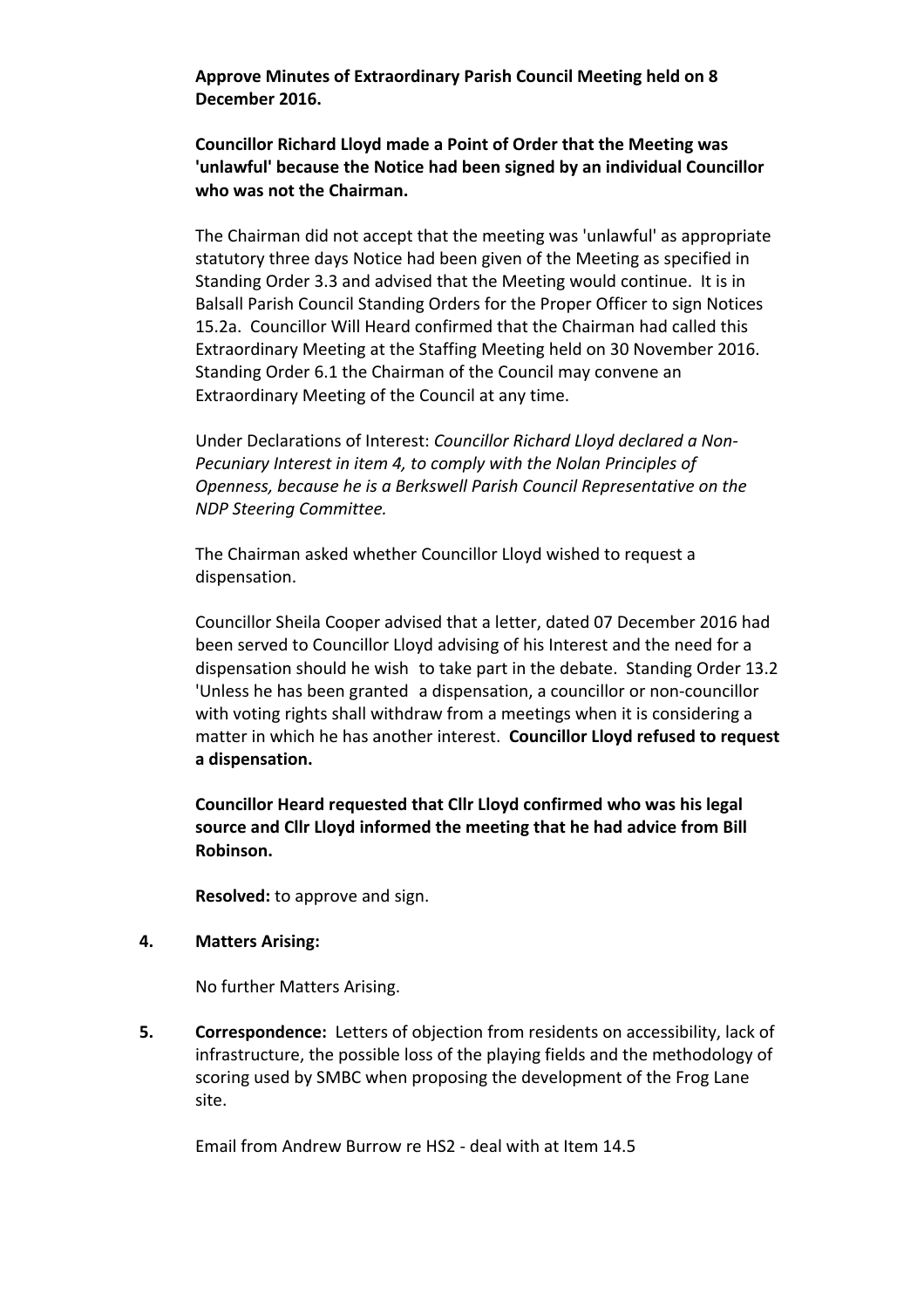# **6. Public Forum:**

There were many eloquent objections, from the public gallery, to the SMBC proposal to develop the Frog Lane site. The main objections were:

- The flawed methodology applied by SMBC to scoring the site.
- Lack of infrastructure, transport, accessibility with the numeric scoring figure applied on an entirely subjective basis.
- Lack of acceptable defensible boundaries emphasis wrongly applied.
- Opens up the possibility of future widening of Frog Lane
- Unsuitable access to site onto already busy Balsall Street East.
- Proposed access in close proximity to Balsall Common Primary School.
- Proposed access route causes Health and Safety issues for children attending BCPS.
- SMBC Local Plan Criteria of high frequency bus and train services ignored.
- Holly Lane and Frog Lane will become a rat run through to JLR with a rumoured 3,000 employees using local roads.
- Timescale of development projected to run in parallel with construction of HS2 with the unacceptable increase in HGV traffic through the area.
- The National Policy for brown-field sites to be developed first has been ignored.
- Residents already coping with increased noise from aircraft on flight paths from Birmingham International Airport.
- Lack of accessibility to doctor surgery, shops, recreation areas and public transport.
- Narrow pavements and unacceptable day to day traffic congestion.
- Historic problems with flawed application of planning approval on existing development sites.
- Development should take place to the North of Balsall Common.
- Balsall Common appears to be bearing the brunt of SMBC's requirement to provide its statutory housing needs.

# 7. Schedule of 2017 Parish Council Meetings.

# **Schedule accepted.**

**Resolved:** to begin Parish Council Meetings at 7pm from and including that on Wednesday 18 January 2017.

# **8. Parish Council Vacancy - Update.**

**(8.1)** Councillor Tattum advised that an advertisement for the Parish Councillor vacancy, caused by the resignation of a Councillor, was posted on 06 December 2016, using rules as laid down by the Returning Officer, Electoral Services, Council House, Manor Square, Solihull B91 3QB

**(8.2)** Councillor Tattum advised that a Vacancy for an Administrative Assistant was posted on 06 December 2016.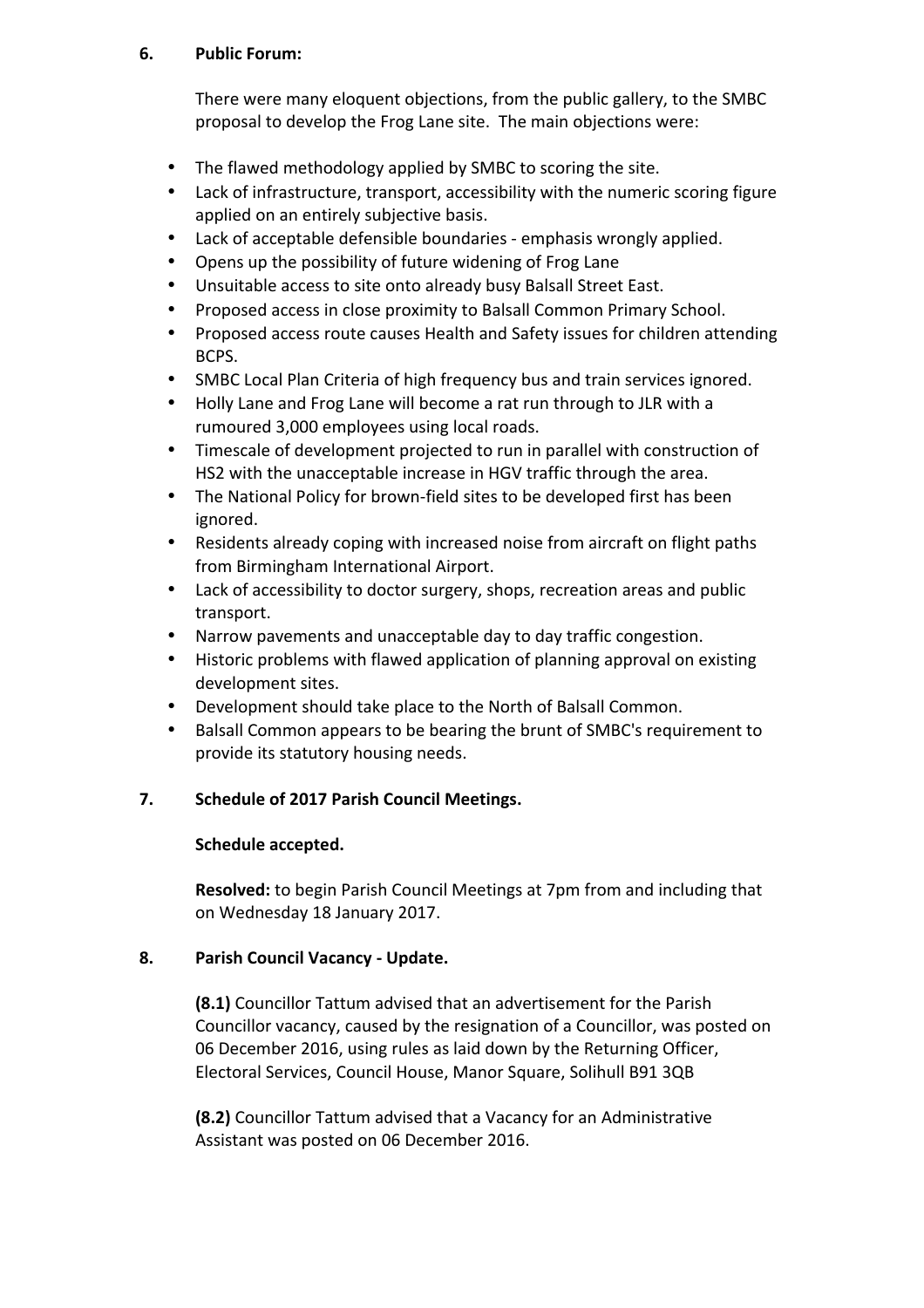#### **9. Solihull Draft Local Plan - Update from Briefing by SMBC**

Councillors Mark Tattum, Will Heard and Sheila Cooper - the Balsall Parish Council Local Plan Working Group attended a Briefing by SMBC held on Monday 12 December 2016 at 2 pm in Chelmsley Wood. Nothing new was learnt from SMBC Officials or SMBC Councillor Ian Courts.

**Resolved:** to engage a planning consultant to assist in our response to the Draft Local Plan.

**Resolved:** to defer to the Local Plan Working Party to decide on the Consultant's Brief.

## 10. Neighbourhood Development Plan (NDP).

- **(10.5) Resolved:** by seven votes to one against (Councillor Richard Lloyd) to terminate the agreement to complete a joint Neighbourhood Plan dated September 2015 between Balsall Parish Council and Berkswell Parish Council with two months notice from the date of this meeting.
- **(10.3) Resolved:** by seven votes to one abstention (Councillor Richard Lloyd) to appoint Councillors Mark Tattum, Lee Quinney, Will Heard and Christina O'Sullivan to the Balsall Parish Council's NDP Sub-Committee.
- **(10.1) Resolved:** unanimously to engage Neil Pearce as Balsall Parish Council's NDP planning consultant.
- **(10.2) Resolved:** unanimously to engage Simon Purfield as Balsall Parish Council's NDP Questionnaire Consultant.
- **(10.4) Resolved:** to defer co-option of Professor Derek Cassidy.

**Resolved:** to delegate powers to co-opt non-council members to the Balsall Parish Council NDP Sub-Committee.

#### **11. Cemetery:**

**Resolved:** to allow pre-death reservation/purchase of burial plots on a case by case basis with a 75 year limit with option to extend by 5 years.

#### 12. **Willow Park update from Working Party.**

Councillor Quinney to visit Willow Park with a local resident to assess the situation before making recommendations to the Council.

The Finance Committee advise that urgent repairs to vandalism damage has been completed by Hubbard Fencing Contractors.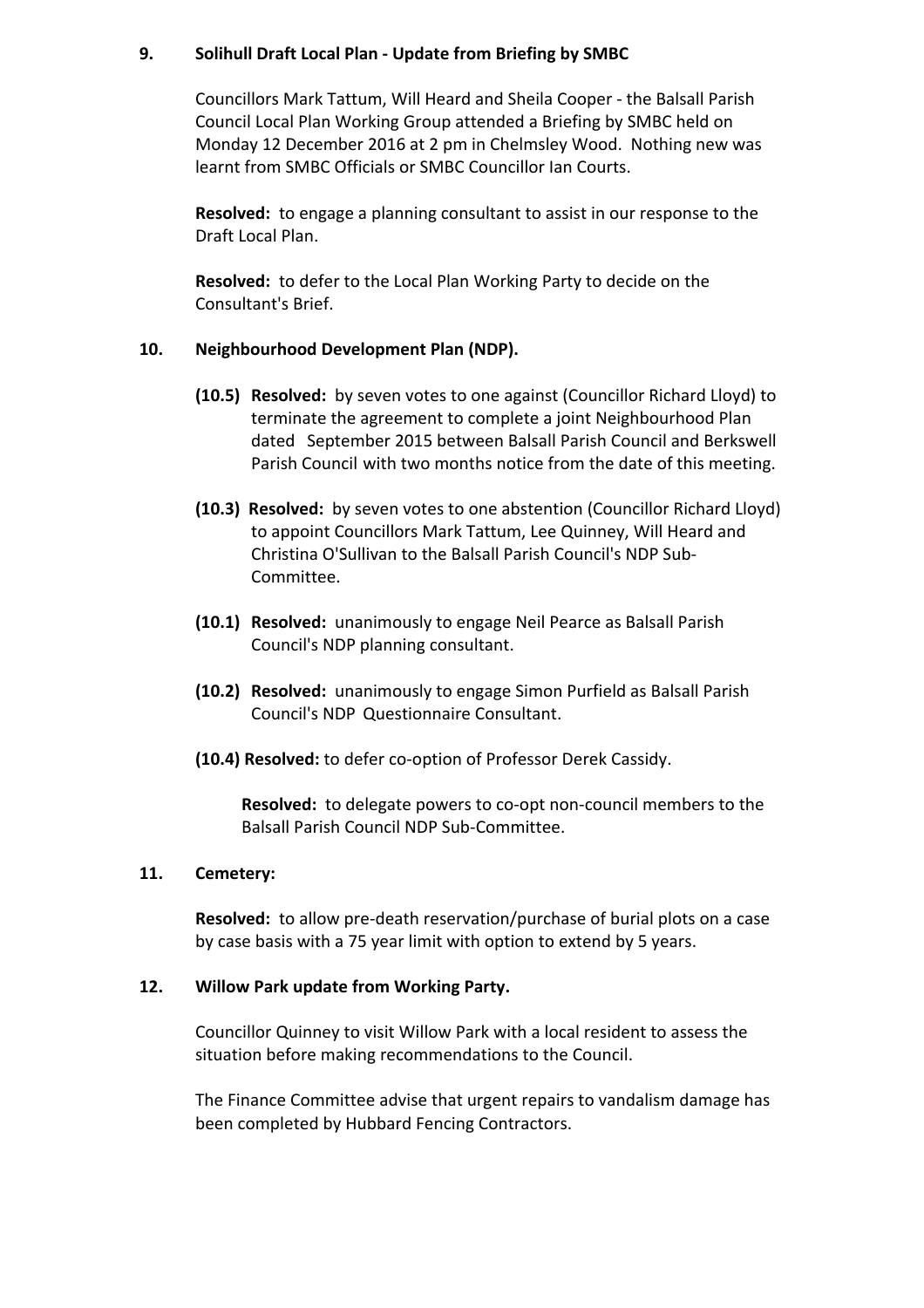**The Finance Committee Resolved:** to recommend referring the upgrade of Willow Park to the Willow Park Working Group.

## **13. Bank.**

## **(13.1) Santander Bank Account No. 090150 03894517**

**Resolved:** to accept recommendation from the Balsall Parish Council Finance Committee that Councillors Mark Tattum and Will Heard should become authorised signatories of Account No 090150 03894517 and that the Council should authorise Councillors Mark Tattum and Will Heard to complete the Bank's "Change of Details" form accordingly to include a declaration that the Council has authorised such an amendment to the existing operating instructions.

# **(13.2) Cooperative Bank Account No. 089299 65306244**

**Resolved:** to accept the recommendation of Balsall Parish Council Finance Committee that Councillors Mark Tattum and Will Heard become authorised signatories of Cooperative Bank Account 089299 65306244 and that the following resolutions extracted from the Cooperative Bank form headed 

*Change of account signatories Voluntary Organisations, Charities, Societies, Credit Unions, Trusts, Schools, Clubs and any other Unincorporated Association*

should be agreed by the Council:-

The Co-operative Bank p.l.c. ("the Bank") shall continue as our bankers in accordance with our original application • the Bank shall be authorised to accept instructions (including written instructions sent by facsimile and electronic instructions through the use of digital signatures and/or identification numbers or passwords) from us in connection with the account(s) and the service, provided that the instructions are given and/or signed in accordance with the signing authority listed in the account signatories Section 4b. Instructions shall mean: cheques, bills of exchange, promissory notes or other orders for payment drawn, made or accepted on our behalf (even if the payments cause the account(s) to be overdrawn) and requests or instructions in writing concerning the account(s), our affairs or property (including the opening of the new account(s), the arranging of facilities and creation of security)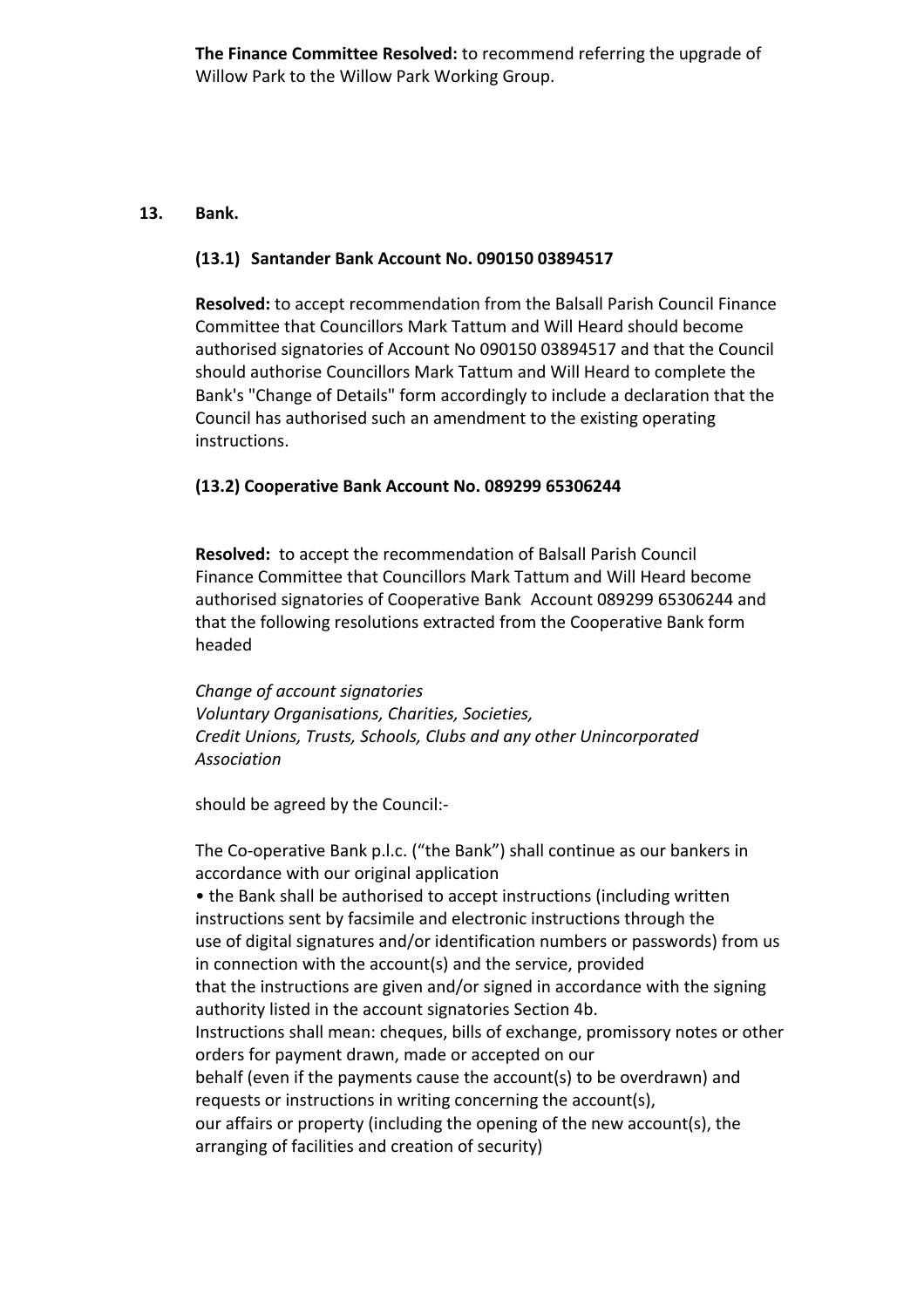• the Bank shall be authorised to honour all cheques and all other documents made or accepted on our behalf even if such payment causes any accounts to be overdrawn or increase any existing overdraft, provided that such documents are signed in accordance with the specimen signatures shown in the account signatories Section 4b

• the Bank shall act on all specimen signatures in accordance with instruction, notice, request or other document in writing concerning our account (including the opening of new accounts), affairs or property, as shown in the account signatories Section 4b

• the Bank shall be sent a copy of any future resolutions which affect the terms of these resolutions

• the Bank shall be sent a copy of any changes in our Memorandum and Articles of Association/Regulations, constitution, rule book or byelaws

• the Bank shall be notified in writing of any change of Directors, Trustees, Members or Officials, where applicable some charities are also registered as Ltd, so will need to include full list

• the Bank shall be notified in writing of any change of official authorised to sign on our behalf

• the Bank shall otherwise continue to operate our account(s) in accordance with the business account mandate

• the Bank shall be notified in writing of any overall change of control in the organisation

• all signatories to the account are aged 18 or over

• in the case of joint account holders, we agree that on application by one of us for an overdraft on the account the Bank may provide oral pre-contractual information to one of us only prior to the overdraft being agreed. In this case any overdraft terms will be sent to multiple account holders after the overdraft is agreed and available to use.

**Balsall Parish Council authorise and request** that until you receive written notice from us to the contrary to treat and consider additional signatories listed in Section 3b as fully empowered by us and on our behalf:

• to draw, sign and endorse cheques and other orders for payment on our account(s) with you

• to draw, sign, accept and endorse bills of exchange and promissory notices on our account(s) with you

• to receive cheques, statements and other vouchers relating to our account(s) with you

• to withdraw all or any of our securities, documents, or other property or anything else held by you by way of security or for safe custody collection or any other purpose whatsoever on our account(s)

• to arrange terms with you for the negotiation or discount of any documents

• to negotiate with you for and take advances whether by way of loan, overdraft discount or otherwise with or without security

• to charge, pledge and deposit with you any of our property upon such terms as you may require to secure the payment or discharge to you on demand of all monies and liabilities which shall for the time being (and whether on or at time after such demand) be due owing or incurred to you by us whether actually or contingently and whether solely or jointly with any other person and whether as principal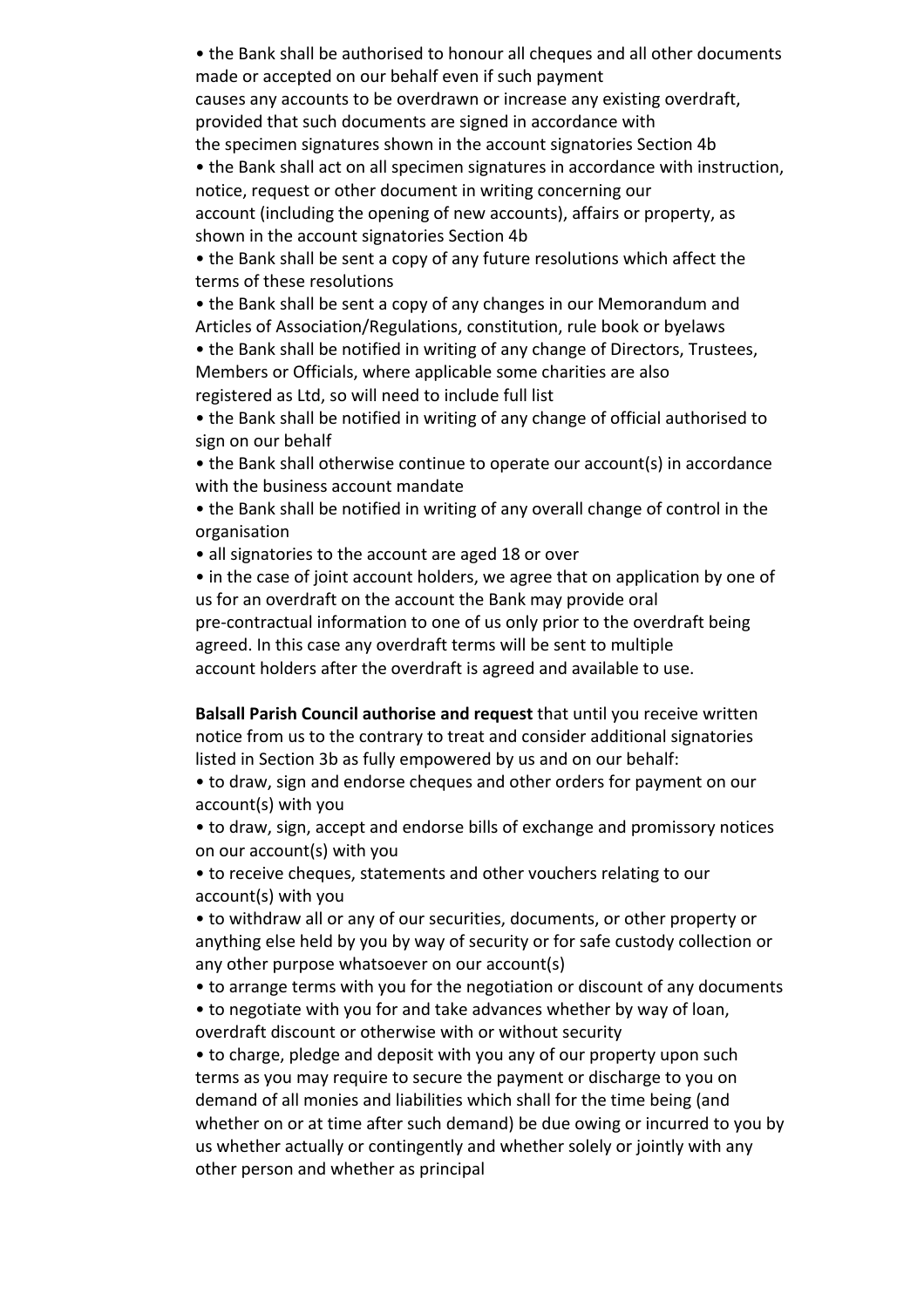or surety including interest discount commission and other banking charges • generally to act on our behalf in all transactions and matters of business with you and to comply fully with any account terms and conditions and security requirements you may operate in connection with our account(s) with you now or in the future

• to act on the above instructions and in particular to pay and honour all such cheques, orders, bills, notes or requests as above mentioned notwithstanding that any such payment may cause our said account(s) to be overdrawn or may increase any existing overdraft.

# **(13.3) Accounts Payable and Paid.**

**Resolved:** To accept recommendation of Balsall Parish Council Finance Committee.

## **(13.4) Bank Reconciliation.**

**Resolved:** To accept recommendation of Balsall Parish Council Finance Committee.

## 14. Reports from Representatives and Committee members.

## **(14.1) Airport.**

Further trials are proposed for aircraft flying the Northern turn. Early results are showing an improved flight path that is more North from Balsall Common. The airport are opposing a trial of turboprops on Option 5 and are awaiting a decision by the Civil Aviation Authority. Total Noise complaints have decreased in the third quarter of 2016 compared to the third quarter in 2015.

#### **(14.2) Residents Association.**

Report deferred due to absence of Councillor Lea.

# **(14.3) Lant Trust.**

Councillor Marsden reported on the Meeting of 13 December 2016.

- The Trust awarded a grant to the Heart of England School towards premium children.
- The Trust have awarded a grant to the Reading Room Berkswell for remedial work.
- The Trust are to discus a memorial for Dr. Peter Lea.

# **(14.4) Balsall Common Village Hall.**

Report deferred due to absence of Councillor Lea.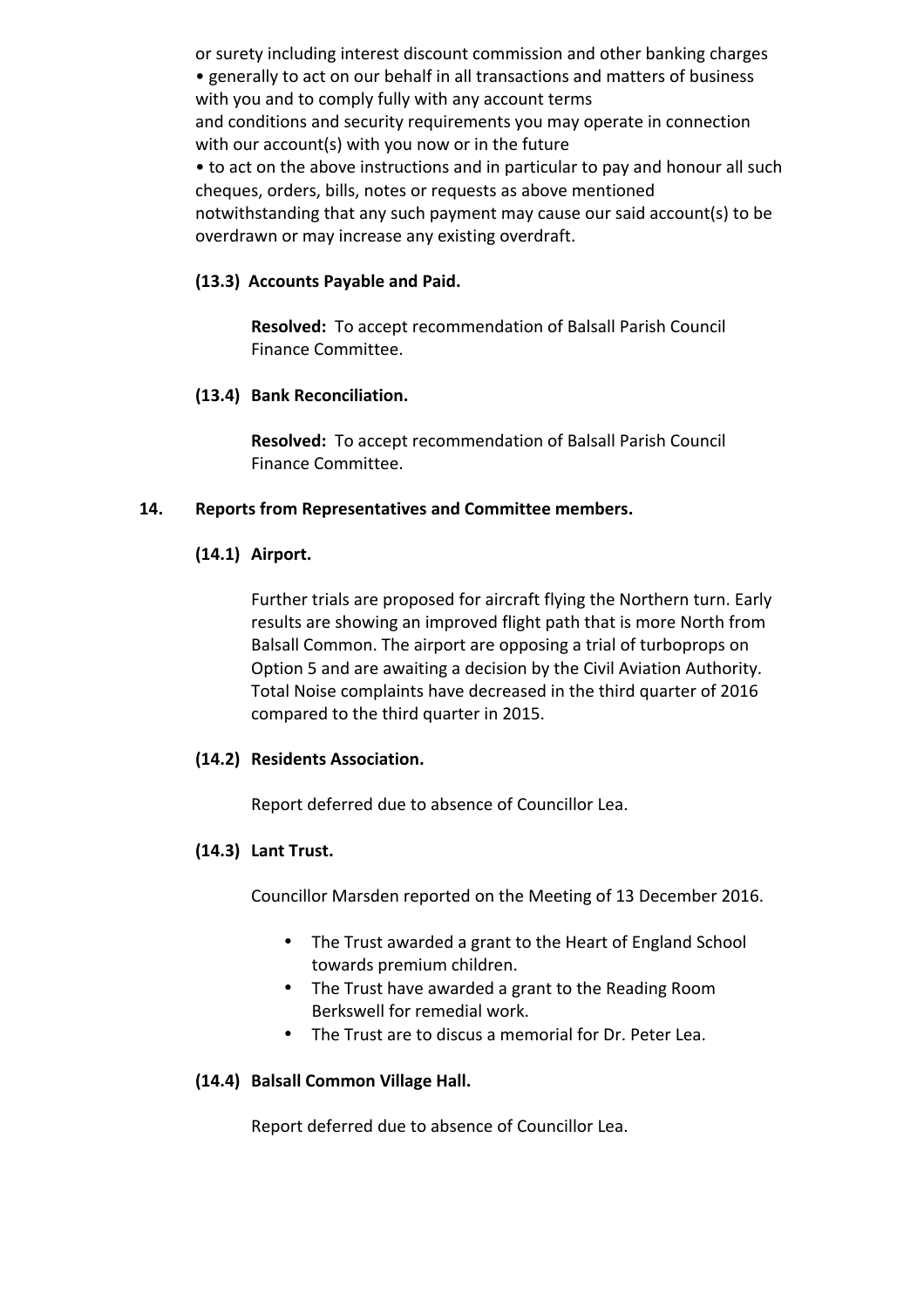#### **(14.5) HS2 Working Party.**

Councillor Cooper updated the Council. The HS2 Working Party continue to robustly lobby SMBC, Caroline Spelman MP and HS2 Ltd to secure a continuous haul route as the only acceptable mitigation against HS2 Construction Traffic driving through Balsall Common. The paper recently produced by Berkswell PC directly mirrors issues already presented during petitioning before the House of Commons in 2014 and the House of Lords in 2016. The Working Party asked Berkswell PC to work alongside them to secure the only acceptable outcome of a Continuous Haul Route for the community.

# **15. Planning Matters:**

# **(15.1) PL/2016/02855/MINFHO**

39 Alder Lane, Balsall Common CV7 7DZ

Two storey front and side extension, first floor extension over garage and loft conversion

**Resolved:** to make No Comment.

## **(15.2) PL/2016/02474/PPFL**

54 Station Road, Balsall Common CV7 7FL

Erection of 1 No. Dwelling, including access

**Resolved:** to make No Comment.

#### **(15.3) PL/2016/02965/MINFHO**

11 Alder Lane, Balsall Common CV7 7DZ

Alterations and extensions to single domestic dwelling house. Removal of existing extension and replacement with single two story rear extension, removal, enlargement and renewal of front porch.

**Resolved:** to make No Comment.

# **(15.4) Planning applications received after the issue of the agenda**

**None.**